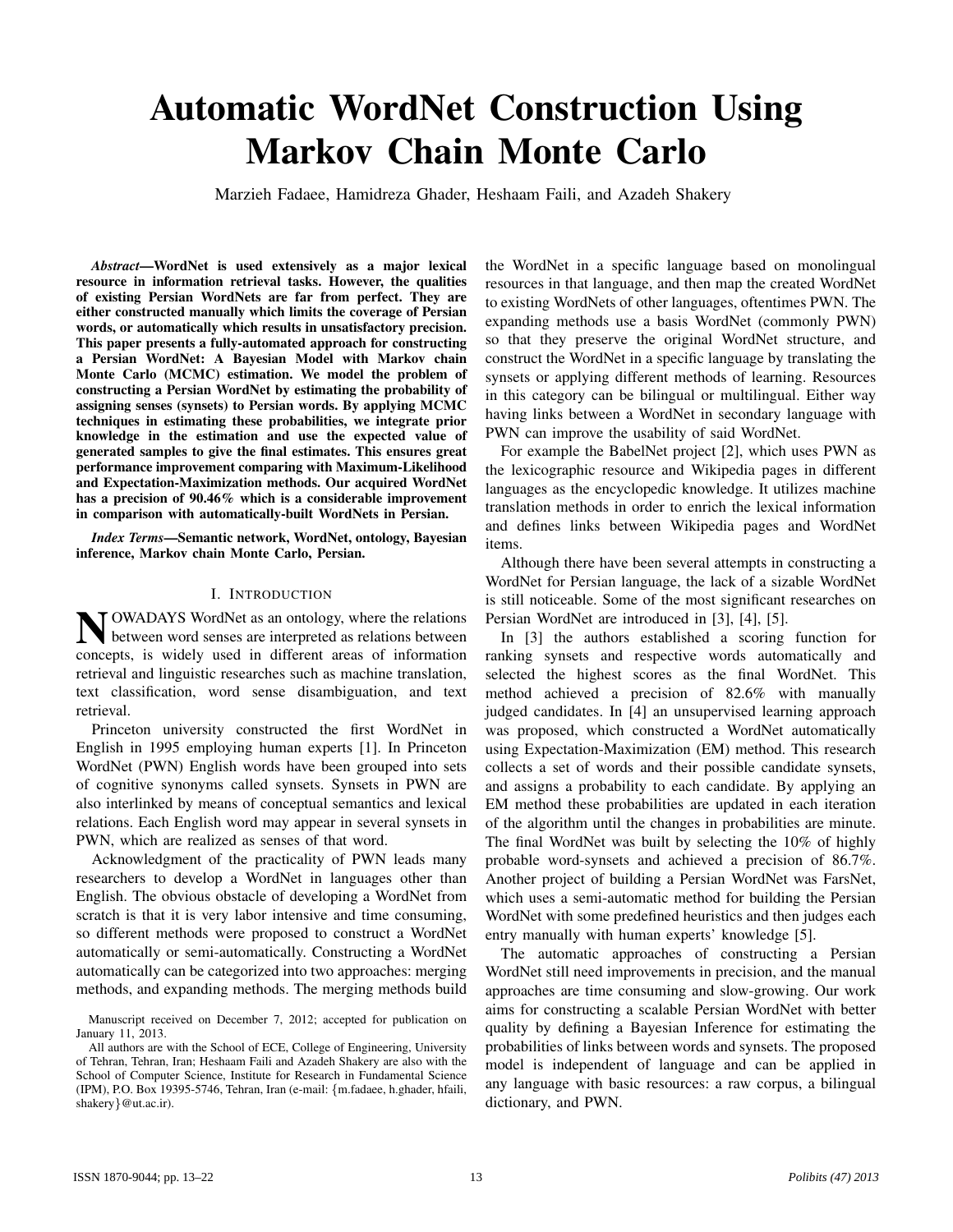We propose a model that utilizes a Markov chain Monte Carlo technique, namely Gibbs Sampling, in estimating the probabilities. This model iteratively disambiguates words according to their neighbors in a context and assigns probabilities to each possible sense of a word. After a certain number of iterations, the mathematical expectation of probabilities is the concluding value for each link.

In this research we construct a Probabilistic Persian WordNet, in which each Persian word is associated with relative PWN synsets and a probability that signifies these links. Using these links, the relations defined in the PWN is also applicable in our Persian WordNet.

Our proposed unsupervised approach to create a WordNet is very similar to the approach of [4] in some aspects. The main difference between these two approaches is that the Expectation-Maximization method in the research of [4] has been replaced by a fully Bayesian inference via Markov chain Monte Carlo. The Bayesian inference tries to estimate and update the probabilities assigned to word-synsets links, in an iterative process as Expectation-Maximization does. But this iterative process is a Markov chain Monte Carlo algorithm that estimates the posterior distribution. Each iteration of the algorithm includes 2 steps: (i) assigning correct senses to the words in the corpus using current estimate of the probabilities via a word sense disambiguation method, (ii) estimating new probability values according to the conditional posterior distribution, which has recently assigned senses in its condition.

Our model is expected to do better than the state-of-the-art EM method for two reasons: it incorporates the prior knowledge that the multinomial distribution over possible senses of a word is a sparse one, in its estimation of the posterior distribution, and it generates lots of samples from posterior distribution and use the expected value of these samples to give the final estimate, while the Expectation-Maximization (EM) method finds a local maximum in the search space and returns it as the final estimate. Thus, our approach takes the parameter values that may have generated the observed data with less probability into account, while the EM method fails to consider them.

Our WordNet does not have the obstacles of time and expert knowledge like the manual methods of constructing a Persian WordNet. By establishing a specified size for our WordNet (approximately 10,000 word-synset pairs) we achieve a precision of 90.46%. This is an improvement in comparison with the EM method, the state-of-the-art in constructing a Persian WordNet automatically, which achieved a precision of 86.7% with approximately the same size.

The rest of the paper is organized as follows: Section II presents an overview on several methods that have been proposed in the area of automatic and semi-automatic WordNet construction. Section III presents the details of the proposed model for automatically constructing the WordNet, and the training algorithm. Section IV explores experimental results

and evaluations. Lastly, the work is concluded and some future works are suggested.

# II. BACKGROUND

WordNet is a semantic network providing machine-readable lexicographic information, first developed in Princeton University [1] . Princeton WordNet is a lexical database consisting of syntactic categories of English words—nouns, verbs, adjectives and adverbs, grouped into lexicalized concepts. Each cognitive synonym (synset) conveys a conceptual meaning and is part of a relational network. In WordNet several hierarchal relations are defined between synsets and words, such as synonymy (similar), antonymy (opposite), hyponymy (subordinate) and meronymy (part).

Princeton WordNet is currently the most advanced English WordNet containing a wide range of English words and word senses. It was created manually by English linguists, but manual construction of WordNet is a time consuming task and requires linguistic knowledge. In order to achieve comprehensive WordNet in languages other than English, many automatic and semi-automatic approaches were presented.

EuroWordNet was a similar project but with the goal of enriching the resources of Western European languages [6]. It started with four languages: Dutch (at the University of Amsterdam), Italian (CNR, Pisa), Spanish (Fundacion Universidad Empresa), and English (University of Sheffield, adapting the Princeton WordNet); and later Czech, Estonian, German, and French were added.

By applying a common framework between all WordNets and integrating them into a single database, EuroWordNet became a multilingual semantic network which could be used in many multilingual applications.

In order to maintain a similar coverage in all languages, first a set of 1,024 base concepts were created. Since these concepts were not lexicalized in all languages, iteratively, the base concepts were selected based on the common concepts between the majority of European languages. The base concepts were classified with the aid of a language-independent top ontology.

EuroWordNet is not used widely due to licensing issues and lack of further extensions. In [7] a freely-available French WordNet (WOLF) was built automatically from multilingual resources like Wikipedia and thesaurus. In the proposed approach, they constructed a multilingual lexicon by aligning a parallel corpus for five languages. By using multiple languages, polysemous lexicon entries are disambiguated. WOLF contains all four parts of speeches, including 32,351 synsets corresponding with 38,001 unique literals. The average polysemy in WOLF is 1.21 synsets per literal but the core vocabulary of it is sparse.

The resulting WordNet was evaluated both automatically and manually. In the former approach, they compared WOLF with the French WordNet, created as part of the EuroWordNet project, in regard to the words that appeared in WOLF so as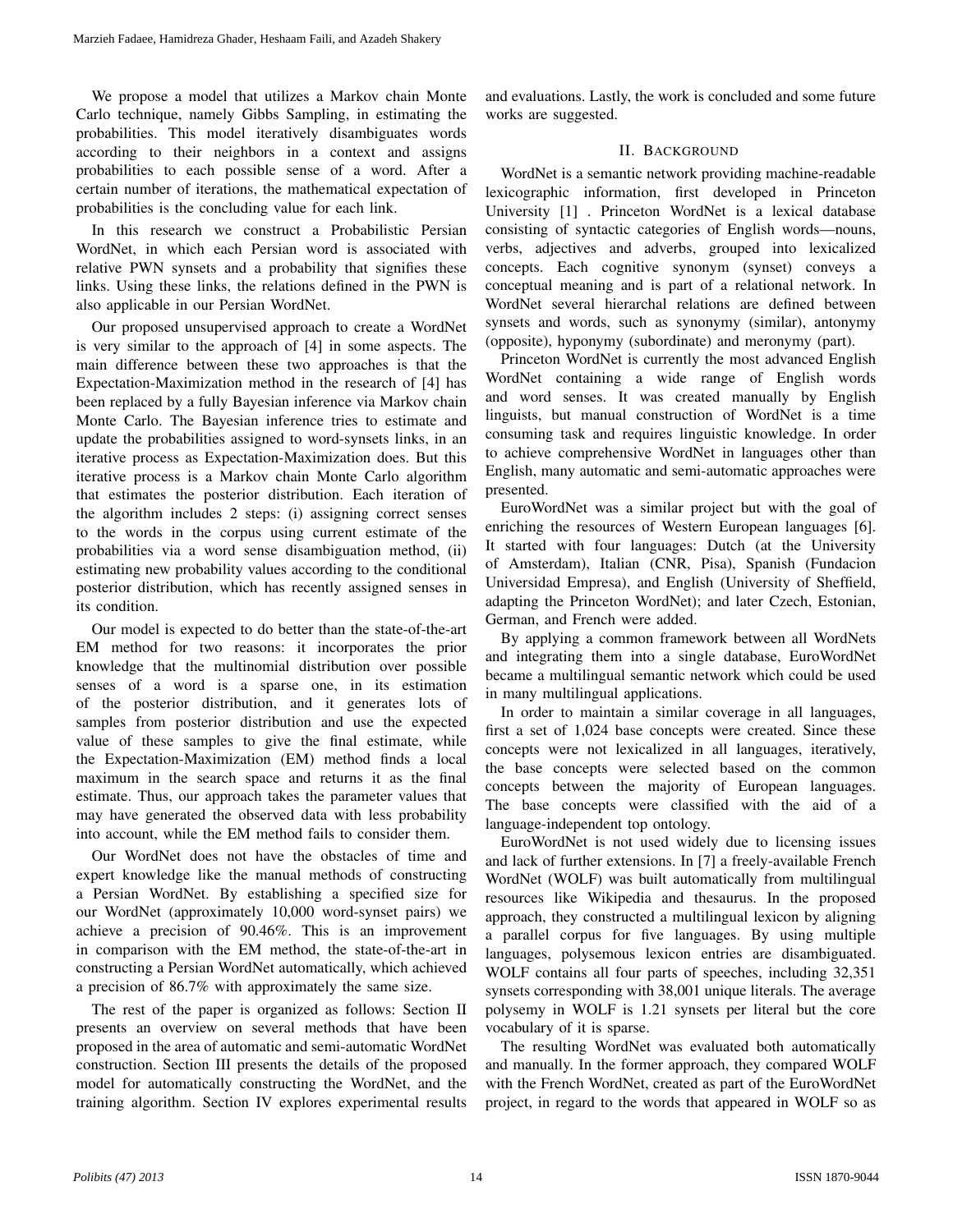not to penalize the WOLF for not containing some words in the utilized corpora. WOLF achieved a precision of 77.1% and recall of 70.3%. In the latter approach they randomly selected 100 literals and the corresponding 183 synsets to judge them by hand and achieved 80% correctness in assigned synsets. In this paper it is shown that building a WordNet with the alignment approach provides more basic synsets.

BalkaNet was another European project focusing on Central and Eastern European languages [8]. The method of constructing BalkaNet is comparable to EuroWordNet with added features such as independence of every WordNets. It uses individual monolingual WordNets that have already been developed for the participant languages, including Greek, Turkish, Romanian, Bulgarian, Czech and Serbian. BalkaNet contains 15,000 comparable synsets in each language, and 30,000 literals. BalkaNet concept sets are very dense in the sense that for any concept in the BalkaNet concept sets, all of its hypernyms are also in the BalkaNet. Turkish WordNet is a side-result of the BalkaNet project [9] containing 11,628 synsets and 16,095 literals. It has an average polysemy of 1.38.

Word sense disambiguation techniques are applied in many approaches of constructing or expanding a WordNet. In [10] they defined multiple heuristics including maximum similarity, prior probability, sense ordering, IS-A relation, and co-occurrence, for linking Korean words to English synsets. The heuristics were then combined using decision tree learning for non-linear relationship. To evaluate each of their proposed heuristics separately, they manually judged the candidate synsets of 3260 senses. The decision tree based combination of the heuristics achieved 93.59% in precision and 77.12% in recall. Their generated Korean WordNet contains 21,654 synsets and 17,696 nouns.

There are other attempts in constructing WordNets for Asian languages. A Thai WordNet was constructed utilizing machine-readable dictionaries [11]. In this semi-automatic approach several criteria were defined to extract and evaluate relations between translated words. To evaluate the candidate links in each criterion they apply the stratified sampling technique [12]. The final WordNet contains 19,582 synsets and the corresponding 13,730 words and provides 80% coverage and 76% accuracy.

Arabic WordNet was first introduced in [13]. By considering three main criteria—connectivity, relevance and generality, synsets were extracted and manually validated. In this project they also generated a machine-understandable semantics in first order logic for word meanings. The Arabic WordNet consists of 11,270 synsets and 23,496 Arabic expressions. There were several extensions of Arabic WordNet, particularly the semi-automatic approach in [14]. They designed a Bayesian network with four layers to equate Arabic words and English synsets by using lexical and morphological rules. The resulting WordNet has a precision of 67%.

There were several researches on constructing WordNet in Persian language in recent years, focusing on Persian adjectives [15], verbs [16], or nouns [17]. These methods either use lexicographers' knowledge in constructing the WordNet manually, or proposing semi-automatic approaches. PersiaNet was a project of Princeton University for a comparable Persian WordNet with Princeton WordNet [17]. This work, which is strictly based on a volunteering participation of experts, has a scarce lexical coverage. It uses Persian orthography for representing words and also supports a parallel Roman writing system in order to facilitate searching for Persian words.

In [18] a semi automatic method was proposed using human annotators to make the decision of relativeness of each word and candidate synsets. In this work they introduced FarsNet which consists of two parts: semantic lexicon and lexical ontology. They used a bilingual dictionary, a syntactic lexicon including the POS tags of the entries, a Persian POS tagged corpus and WordNet in order to develop an initial lexicon and perform word-sense disambiguation. A linguistic expert reviewed the results to evaluate the method which gained a 70% accuracy.

They expanded their work later, completing FarsNet by applying some heuristics and word sense disambiguation techniques in an automated method with human supervision [5]. It consists of 9,266 synsets and 13,155 words. In this paper we use FarsNet as the baseline in evaluating the quality of our WordNet.

In [3] an automatic method was presented in which they compute a similarity score between each Persian word and the candidate English synsets and select the highest score as the respective link. The score, containing the mutual information of words, is computed from bilingual dictionaries and Persian and English corpora. To evaluate the constructed Persian WordNet they randomly selected 500 Persian words and assessed the accuracy of the selected synsets. The precision of unambiguous links between words and synsets is 95.8%, and of ambiguous links is 76.4%. In total they achieved an accuracy of 82.6%.

In [4] an unsupervised learning approach was proposed for constructing a Persian WordNet. In this work they first assemble a list of candidate English synsets for each Persian word using a bilingual dictionary and Princeton WordNet. In the next step they automatically connect English synsets with Persian words using Expectation-Maximization method and eliminates unrelated links. The probabilities of each link are calculated in the Expectation step from the information extracted from a Persian corpus. In the Maximization step, the probabilities of selected candidate synsets is updated. In order to evaluate the resulting WordNet they manually judged 1365 randomly selected links between words and synsets. By accepting the top 10% of the probable links as the final Persian WordNet 7,109 literals (from 11,076 words appeared in the corpus) and 9,427 synsets were selected. The WordNet accuracy is 89.7% for adjectives, 65.6% for adverbs and 61.2% for nouns. This approach strongly depends on the initial Persian corpus that is used in the Expectation step and the initial values of probabilities of links.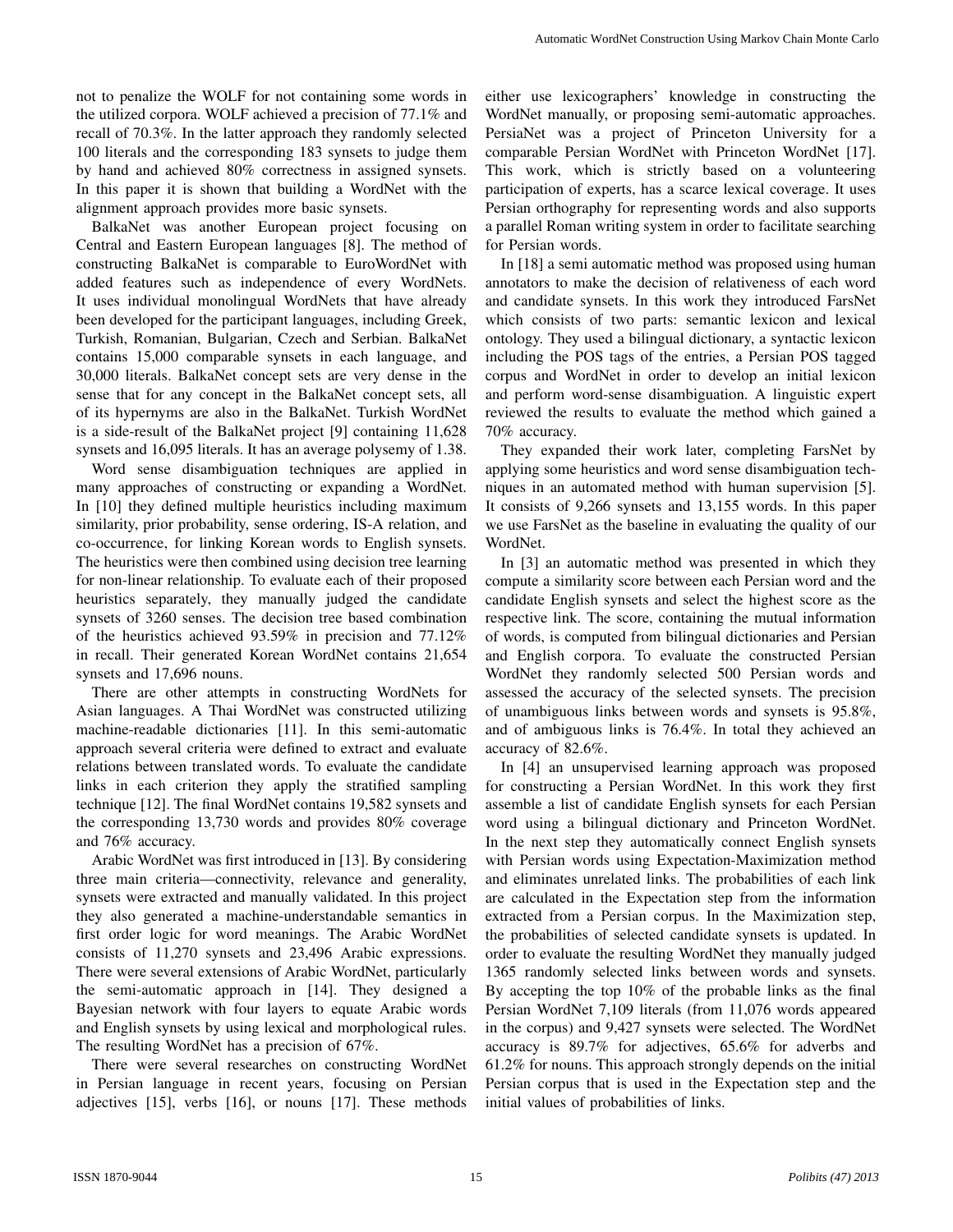## *A. Markov chain Monte Carlo*

Using Bayesian inference to estimate posterior over a model, one may come across a situation in which the posterior or an intermediate distribution could not be computed analytically. In these cases, a widely used method is to estimate the intended distribution using Markov chain Monte Carlo techniques. The works [19], [20] are examples of dealing with this kind of situation in Bayesian inference. In [20] two MCMC techniques are used to induce a probabilistic context free grammar in an unsupervised setting. In this work, the MCMC methods are employed to sample from posterior distribution over probabilities of CFG rules and sequence of parse trees conditioned on the observed data. In [19] an MCMC technique is put in action to find a MAP estimation of a posterior distribution over POS tag sequence conditioned on the observed data.

In order to estimate a distribution using MCMC techniques, the techniques are used to generate sufficient samples from the distribution. The MCMC techniques construct a Markov chain whose desired distribution is equal to the distribution intended to be sampled. This means that they provide the transition probability between states of Markov chain so that the probability of visiting a state  $St<sub>i</sub>$  of the chain be  $p(St<sub>i</sub>)$ , according to the desired distribution. Then, they generate samples by moving between states of the Markov chain. Of course, some runout steps are required for the model to take, before that the generated samples being from the stationary distribution of the Markov chain. After generating sufficient samples from the desired distribution, these probabilistic choices can be used to calculate expectation over states. This makes the method a Monte Carlo technique. For example in [20], the sample values for  $\theta$ , a random variable corresponding to the probability of CFG rules, are used to compute the expectation over it. Then, the resulted expectation is used as the estimated value for probability of CFG rules.

*1) Gibbs Sampling:* Gibbs sampling [21] is a sampling technique from class of Markov chain Monte Carlo techniques. This technique is used in situations that the state of the model is comprised of multiple random variables [22]. In other words, the situations in which the joint distribution of multiple random variables is intended to be sampled. If we assume that each state in the model has k dimension or is a joint of k random variables, the basic idea in this technique is to sample each random variable involved in the state of the model separately, but conditioned on the other  $k-1$  dimensions [22]. That is to sample each random variable from the following distribution:

$$
P(rv_i | rv_1^t, ..., rv_{i-1}^t, rv_{i+1}^{t-1}, ..., rv_k^{t-1}).
$$

Here the superscript corresponds to time. It also provides the information that how many samples are generated from a random variable until current time. After sampling each random variable once, using the conditional distribution above, we will have one sample from the joint distribution of random variables. Repeating this action for a sufficient number of times, we will generate sufficient samples from the join distribution. These samples can be used in a variety of ways to compute an estimation of the intended distribution.

# *B. Dirichlet Priors*

In recent years, the Bayesian methods for estimating probabilities are widely favored over the maximum likelihood estimation method among scientists working in computational linguistics [19], [23]. One reason for this, is the fact that Bayesian methods provide a way to take the prior knowledge about the model into account when doing estimation. As a standard example, taken from [23], suppose that we are given a coin to decide whether it is fair or not. Tossing the coin 10 times, we observe this sequence of heads and tails: (T T T T T T H H H H). Maximum likelihood estimation gives an estimate of 0.6 for the probability of observing tail in next toss. Maximum likelihood results this estimate by calculating the parameter value that is most likely to generate observed data. If we take  $\theta$  as the probability of observing tail, that means

$$
\hat{\theta} = \arg\max_{\theta} P(D|\theta).
$$

As one can see, no prior knowledge is incorporated in this estimation. This is while the Bayesian methods take the prior knowledge into account using Bayes rule. For example maximize a posteriori estimation gives an estimate of  $\theta$  as follows:

$$
\hat{\theta} = \arg \max_{\theta} P(\theta|D) \n= \arg \max_{\theta} \frac{P(D|\theta)P(\theta)}{P(D)} \n= \arg \max_{\theta} P(D|\theta)P(\theta).
$$

This estimation provides the possibility that our expectation of what  $\theta$  could be, affect the final estimated value for  $\theta$ . Here, by using a Beta distribution, which is a two dimensional version of dirichlet distribution, we can put a prior expectation toward fairness or unfairness of the coin into the estimation. If we choose parameters of the Beta distribution to be near zero, this will put a prior in favor of unfairness of the coin into the estimation. This means that an estimate of  $\theta$  nearer to 0 or 1 is more desirable. This characteristic of Bayesian methods makes them more appropriate than maximum likelihood estimation, because it provides the possibility of using linguistically appropriate priors.

# III. MODELING THE PROBLEM OF AUTOMATICALLY CONSTRUCTING A WORDNET

#### *A. The Approach*

In this work, we create a probabilistic WordNet in which each link between a word and its synsets has a probability assigned to it. This probability signifies the relatedness of each synset to the word.The proposed approach consists of the following steps: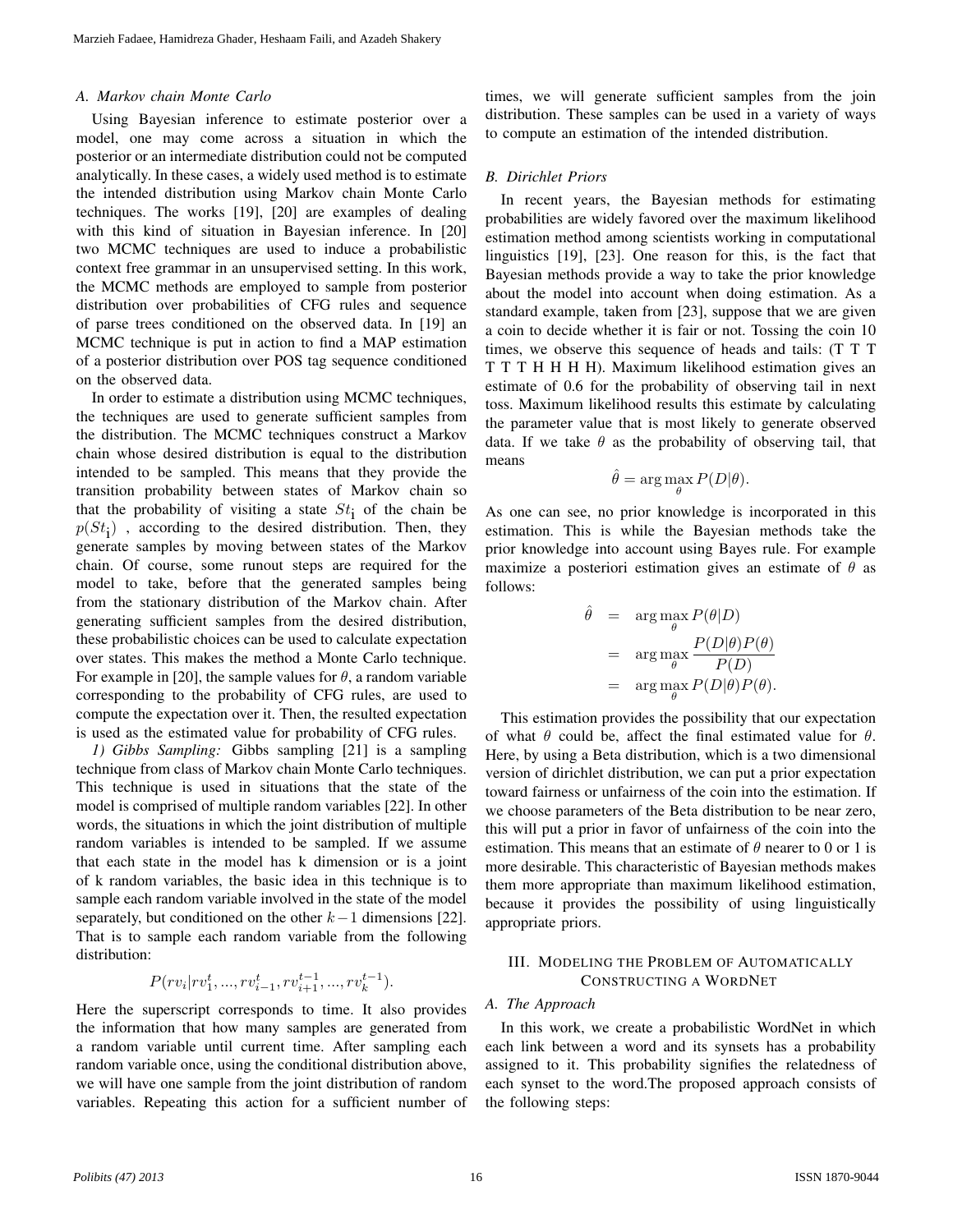- 1) Collect candidate synsets as possible senses for each Persian word
- 2) Compute the probability of relatedness of each synset to a particular word (iteratively)
- 3) Choose the highest word-synset probabilities as the final WordNet

For the first step, we use a bilingual dictionary to find all possible definitions of a Persian word in English. Then, we use the Princeton WordNet to find all senses of the English words and consider them as potential senses of the Persian word.

In the next step, we compute the probabilities of the Persian word having each of the senses extracted in the previous step. These probabilities are computed according to different senses of a word that appear in a raw corpus. This corpus contains Persian words and the POS tags for each word, and so it aids in building a POS-aware Persian WordNet.

We use a word sense disambiguation technique, previously utilized in [4], as part of a Bayesian model in an unsupervised configuration to assign the correct sense of each word based on the context in which the word appears. During the process of sense disambiguation of words in the corpus, we compute the probabilities of assigning different senses to a word. As a result, some senses of a word will be assigned very small probabilities in comparison with other senses.

The algorithm iteratively computes the new probabilities using Gibbs Sampling, which will be discussed in the following section.

The algorithm uses a Markov Chain Monte Carlo (MCMC) method, Gibbs sampling, and iteratively computes the new probabilities. MCMC methods are widely used to estimate probability distributions that could not be computed analytically.

In the final step, we eliminate the senses assigned small probabilities according to some measures, and use the remaining senses to build up the Persian WordNet.

# *B. The Model*

We define the probabilities of assigning synsets  $s_1, ..., s_n$  to a word w as

$$
\theta_w : [\theta_{ws_1}, \theta_{ws_2}, ... \theta_{ws_n}]. \tag{1}
$$

If  $t_w$  indicates a synset assigned to word w,  $t_w|context$ will have a multinomial distribution whose parameters are in the vector  $\theta_w$ . For ease of reference, we present our notation in Table 1. For a multinomial with parameters  $\theta_w = [\theta_{ws_1}, ..., \theta_{ws_k}]$  a natural choice of prior is the K-dimensional Dirichlet distribution, which is conjugate to the multinomial [19]. If we assume that the dirichlet distribution is symmetric and its K parameters are equal to  $\alpha$ ,  $\alpha$  < 1 will favor sparse multinomial distributions for  $\theta_w$ . As the distribution of senses of a word in a context is a sparse multinomial distribution, a Dirichlet distribution with  $\alpha < 1$ will be a linguistically appropriate prior in our model.

So we can safely assume that  $\theta_w$  has a  $Dirichlet(\alpha_w)$ distribution:

$$
\theta_w \sim Dirichlet(\alpha_w). \tag{2}
$$

Suppose that  $\theta$  is the vector of  $\theta_w$  for all words. The goal of constructing the WordNet in our model is obtaining a wise  $\theta$ which can be computed as follows:

$$
P(\theta|W) = \sum_{t} P(t, \theta|W), \tag{3}
$$

with  $W$  being the corpus we use for sense disambiguation and  $t$  is a tag sequence of synsets. The distribution on the right side of the equation could be written as follows:

$$
P(t, \theta|W) = \frac{P(W|\theta, t)P(\theta, t)}{P(W)} = \frac{P(W|\theta, t)P(\theta, t)}{\sum_{t, \theta} P(W|\theta, t)P(\theta, t)},
$$
(4)

which is intractable because of the large possible sets of  $t$ and  $\theta$ , which should be observed to compute the denominator. If we take the Dirichlet prior into account, the posterior distribution will change as follows:

$$
P(t, \theta | W, \alpha), \tag{5}
$$

where  $\alpha$  is a vector of parameters of the prior distributions which are Dirichlet distributions.

Since computing the probability distribution of Equation 5 is intractable, we propose to use a Markov chain Monte Carlo algorithm, Gibbs sampling, to generate samples from this distribution and use the samples to compute a wise value for  $\theta$ . To use the Gibbs sampling method to generate samples from  $P(\theta, t|W, \alpha)$ , we have to sample each random variable conditioned on the current value of the other random variables constituting the state of the model. This means that we have to sample from the following two probability distributions at each step:

$$
P(t|\theta, W, \alpha), \tag{6}
$$

$$
P(\theta|t, W, \alpha). \tag{7}
$$

Formula (6) illustrates the sense assignments' probabilities, and Formula (7) illustrates the candidate senses' probabilities. In the following section the sampling process of these two distributions and how we estimate the probabilities are discussed in detail.

#### *C. Estimating the Probabilities*

In order to generate samples from (7) we can independently sample each multinomial distribution  $P(t_i|w_i, context_{w_i}, \theta)$ for all possible i. Then we use resulted value for each  $t_i$ as sense tag of  $w_i$ . In the next step, given a value for t we generate sample from (8).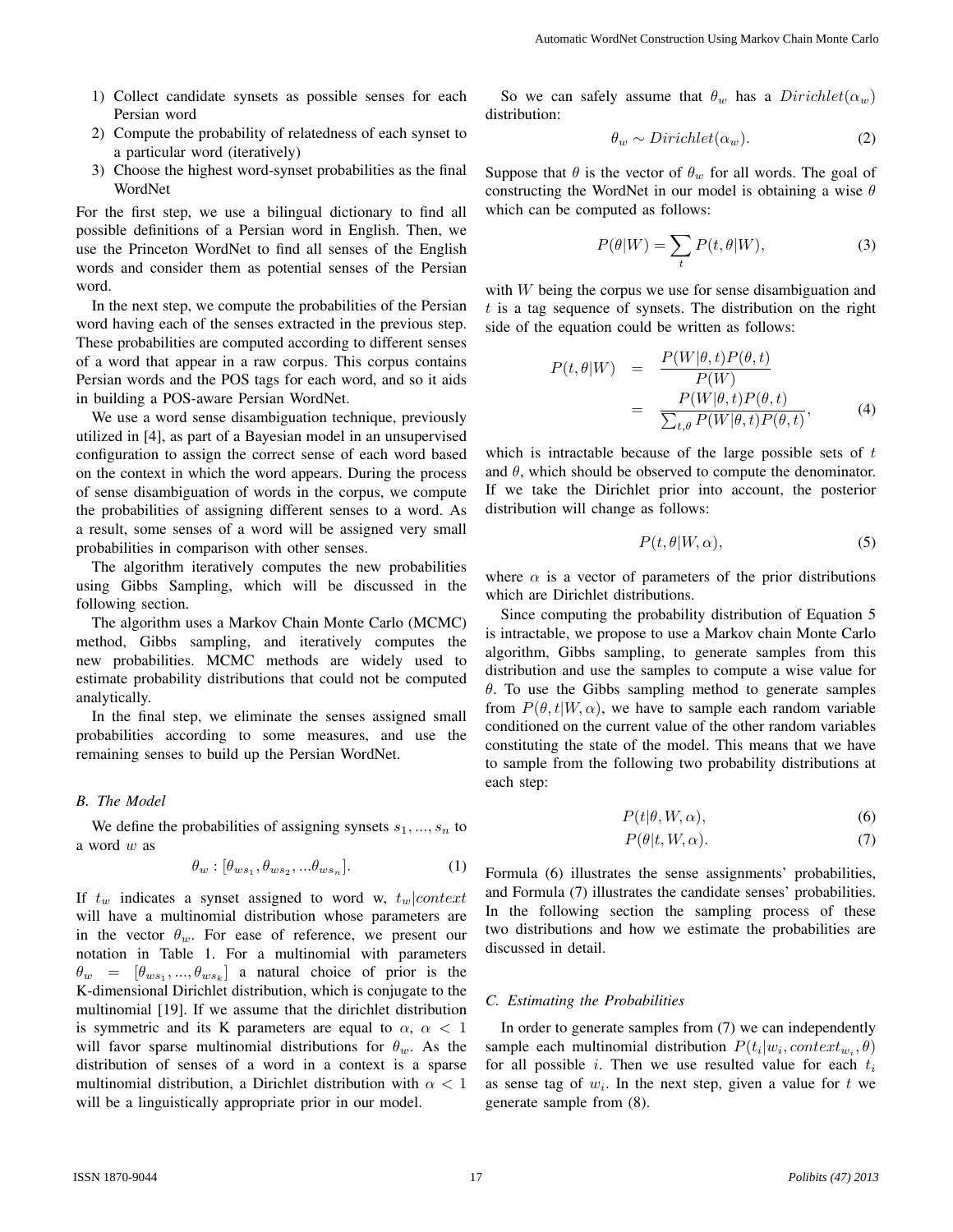| TABLE I         |  |
|-----------------|--|
| <b>NOTATION</b> |  |

| $\overline{w}$  | Persian word.                                                                |
|-----------------|------------------------------------------------------------------------------|
| wordlist        | the list of all Persian words we want to include in our WordNet.             |
| $s_i$           | Princeton WordNet synset.                                                    |
| $ws_i$          | assigning synset $s_i$ to Persian word w as a possible sense of that word.   |
| $\theta_{ws_i}$ | probability of relateness of $ws_i$                                          |
| $\theta_w$      | vector of probabilities of candidate senses for word $w$                     |
| $\theta$        | vector of $\theta_w$ s for all words.                                        |
| $\alpha_{u}$    | Dirichlet parameter for the distribution of $\theta_w$                       |
| $\alpha$        | vector of $\alpha_w$ s for all words w in wordlist                           |
| W               | corpus, providing words $w$ for disambiguation.                              |
| $t_w$           | a random variable whose possible values are candidate senses $s_i$ of word w |
| t.              | vector of $t_w$ s for all words w in wordlist                                |

*1) Sense Assignment Probability Estimation:* In the literature, a key assumption to induce correct sense of a word is that the context surrounding the word is indicative of its correct sense [23]. Making the same assumption, the distribution of senses of a word conditioned on the word itself and its context will be independent from the other words of the corpus and their senses. So we can write:

$$
P(t|\theta, W, \alpha) = \prod_{i} P(t_{w_i}|w_i, context_{w_i}, \theta).
$$
 (8)

Hence we involve the context in computing the probabilities by considering a window of words rather than every individual word.

Finding multinomial distribution  $P(t_{w_i}|w_i, context_{w_i}, \theta)$ for each possible  $i$ , and using the distributions to interpret the correct sense of each word  $w_i$  could be viewed as a word sense disambiguation task.

Word sense disambiguation is the task of interpreting senses of a word in a context via supervised or unsupervised methods. Most words in the Persian language are polysemous, so, in order to differentiate between individual meanings of a word we need to consider disambiguating its senses. To attain this goal we use an ancillary Persian corpus, Bijankhan [24], as our corpus for extracting statistical information. For every word in the training set, windows of words are obtained from the corpus containing the neighbors of that particular word for every occurrence of it in the corpus.

The score of each word  $w$  and synset  $s$  is calculated from the following formula:

$$
score(w, s) = \frac{\sum_{w'} \sum_{v} \theta_{w', s} \times PMI(w', v)}{n}, \qquad (9)
$$

where  $w'$  is a word that has s as its candidate synset, n is the number of these words,  $v$  is a word in the window of w, PMI is point-wise mutual information, and  $\theta_{w',s}$  is the probability assigned to word  $w'$  and sense s in the previous iteration of the procedure. This score function disambiguates a word by considering the senses of the neighbors of the word in a context [4].

Using the scores computed in Equation 9, we can find the distributions

$$
P(t_{w_i}|w_i, context_{w_i}, \theta)
$$

for all possible  $i$  by means of the following formula:

$$
P(t_{w_i}|w_i, context_{w_i}, \theta) = \frac{score(w_i, t_{w_i})}{\sum_j score(w_i, s_j)}.
$$
 (10)

By involving all contexts in which a word is used in a corpus—windows of words—individual senses of the word have the chance of obtaining acceptable probabilities in the computation. For better determining individual senses of every word we consider the parts of speech of them. One of the main attributes of every synsets in Princeton WordNet is the part of speech of that sense. To take heed of this attribute we consider individual parts of speech for every word and perform the sampler on words and synsets in regard to parts of speech.

*2) Candidate Sense Probability Estimation:* In order to compute the second distribution we assume that  $\theta_w$  for each word is independent from the others and as we discussed prior distribution on  $\theta_w$  is Dirichlet distribution. So the prior probability on  $\theta$  could be written as follows:

$$
P(\theta) = \prod_{w \in wordList} P(\theta_w | \alpha_w)
$$
  
= 
$$
\prod_{w \in wordList} (\prod_{s \in senses_w} \frac{1}{B(\alpha_w)} \theta_s^{\alpha_s - 1}), \quad (11)
$$

where

$$
B(\alpha_w) = \frac{\prod_{s \in senses_w} \Gamma(\alpha_s)}{\Gamma(\sum_{s \in senses_w} \alpha_s)},\tag{12}
$$

*wordList* is the list of all words we want to include in our WordNet. As a result to formulation above,  $P(\theta)$  will be Dirichlet distribution and could be written as  $P_D(\theta|\alpha)$ , where  $\alpha$  is a vector containing  $\alpha_w$  for all words in wordList and is the parameter of the prior Dirichlet distributions of  $\theta_w$ .

Since the prior distribution of  $\theta$  is conjugate prior to the likelihood of the sense tags, the posterior on  $\theta$  conditioned on sense tags will be a Dirichlet distribution:

$$
P(\theta|t, W, \alpha) \propto P(t, W|\theta, \alpha) P(\theta|\alpha); \tag{13}
$$

$$
\propto (\prod_{w \in wordList, s \in senses_w} \theta_s^{Cn_{w \to s}(t)} \theta_s^{\alpha_s - 1})
$$
  
= 
$$
\prod_{w \in wordList, s \in senses_w} \theta_s^{Cn_{w \to s}(t) + \alpha_s - 1},
$$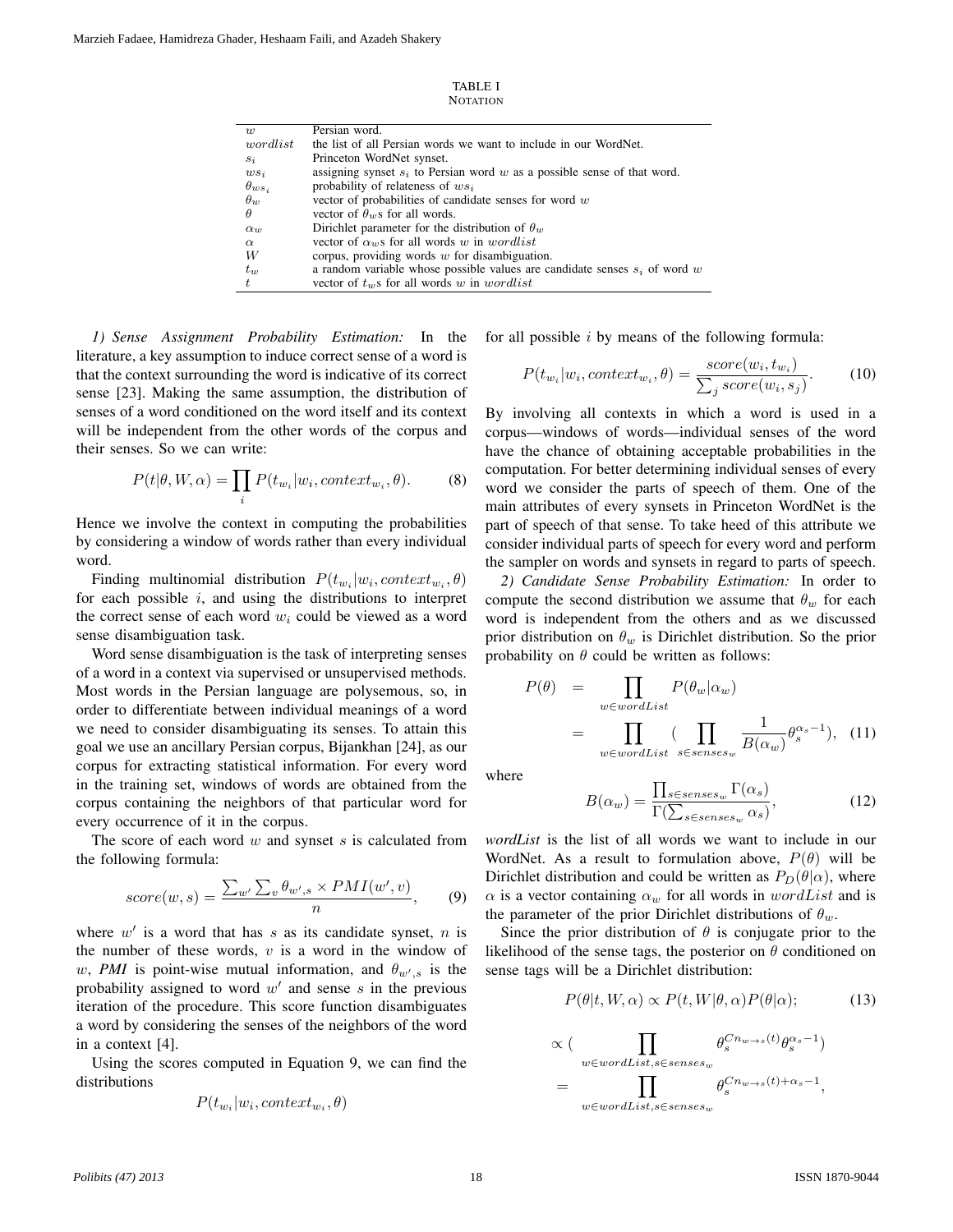which could be written as

$$
P(\theta|t, W, \alpha) = P_D(\theta|Cn(t) + \alpha)
$$
  
= 
$$
\prod_{w \in wordList} P_D(\theta_w|Cn_w(t) + \alpha_w),
$$
 (14)

where  $Cn_w(t)$  is a vector of the number of times the assignment  $w \rightarrow s_i$ , where  $s_i \in senses_w$ , happened in the context and  $Cn(t)$  is a vector of  $Cn_w(t)$  for all w.

For this to be done, we sample each Dirichlet distribution,  $P_D(\theta_w|Cn_w(t) + \alpha_w)$ , independently and put the results together to constitute a sample from  $\theta$ . To create sample from the Dirichlet distribution, we use a Gamma distribution and sample  $\gamma_{s_j}$  from  $Gamma(\alpha_{s_j} + Cn_{w \to s_j}(t))$  for all  $\alpha_{s_j} \in \alpha_w = (\alpha_{s_1}, ..., \alpha_{s_m})$  and finally set each  $\theta_{s_j} \in \theta_w =$  $(\theta_{s_1}, ..., \theta_{s_m})$  as follows:

$$
\theta_{s_j} = \frac{\gamma_{s_j}}{\sum_{i=1}^m \gamma_{s_i}}.\tag{15}
$$

So we use Formulas (8), (10), and (14) to generate samples from Formulas (6) and (7). This will result in samples from  $P(\theta, t|W, \alpha)$  as was discussed before. After sampling the acceptable number of values for  $\theta$ , we can compute the Expectation of  $\theta$  over these values which would grant us the wise  $\theta$  we were looking for.

## IV. EXPERIMENTS AND EVALUATION

In this paper we have conducted different experiments to evaluate our proposed method. This section carries out with introducing the environment of the experiments and details on different trials and the methods of evaluation applied in this project.

#### *A. Train Dataset*

We use Bijankhan dataset [24] to take into account the context for every word in order to perform an unsupervised word sense disambiguation and compute  $\theta$  values in the iterative process. Bijankhan is a POS tagged corpus in the Persian language consisting of news and colloquial texts. It contains 500 documents and around 2.6 million manually tagged words. The tag set consists of 40 different Persian POS tags, however we only use the four main POS tags in this experiment; verb, noun, adjective, and adverb.

#### *B. Test Dataset*

To evaluate the accuracy of our WordNet we use a manual approach of assessing our results, in view of the fact that if we wanted to automatically evaluate the WordNet we had to compare the results with the existing Persian WordNets, which wasn't fair to our WordNet; by comparing our results with the previous WordNets we would penalize the correctly assigned word-synset pairs that do not exist in the earlier WordNets.

To avoid this, we opt for building a test set which we have based on FarsNet, the semi automatically constructed WordNet. FarsNet links are added to this test set as the *correct*

TABLE II STATISTICS OF THE TEST DATA SET



Fig. 1. Precision of Persian WordNet with respect to  $N$ , the size of WordNet (the  $N$  most probable word-synset links) after 100 iterations

*links*. We also judged a subset of assigned words - synsets links manually and added this information to the test set. Our final gold data contains 3482 incorrect links and 17393 correct links.

#### *C. Results*

Upon the termination of the algorithm, a WordNet in target language and the probabilities of assigning each candidate synsets to each word are acquired and are sorted based on the probabilities, so by selecting the  $top - N$  most probable word-synset pairs we obtain our Persian WordNet. The parameter  $N$  determines the size of the WordNet; there is a trade-off between precision of the WordNet and the coverage over all Persian Words i.e. the size of the WordNet, N.

We define the precision of the WordNet as the number of assigned links in the WordNet which appeared in the test data as correct links divided by the total number of assigned links in the WordNet which appeared in the test data. This definition of precision for WordNet was also used in BabelNet project [2].

Figure 1 demonstrates the precision of our WordNet with respect to size of the WordNet. We can observe that by increasing the size of the WordNet, precision decreases which is expected. By selecting the first 10,000 word-synset pairs we have a WordNet of precision 90.46%. This is an improvement in comparison with the state-of-the-art automatically built Persian WordNet which gained precision of 86.7% with approximately the same size of the WordNet [4].

#### *D. Dirichlet Prior Parameter Tuning*

In this section we evaluate the effect of the Dirichlet parameter in our proposed model. As we have stated earlier, dirichlet prior is taken into service to provide the possibility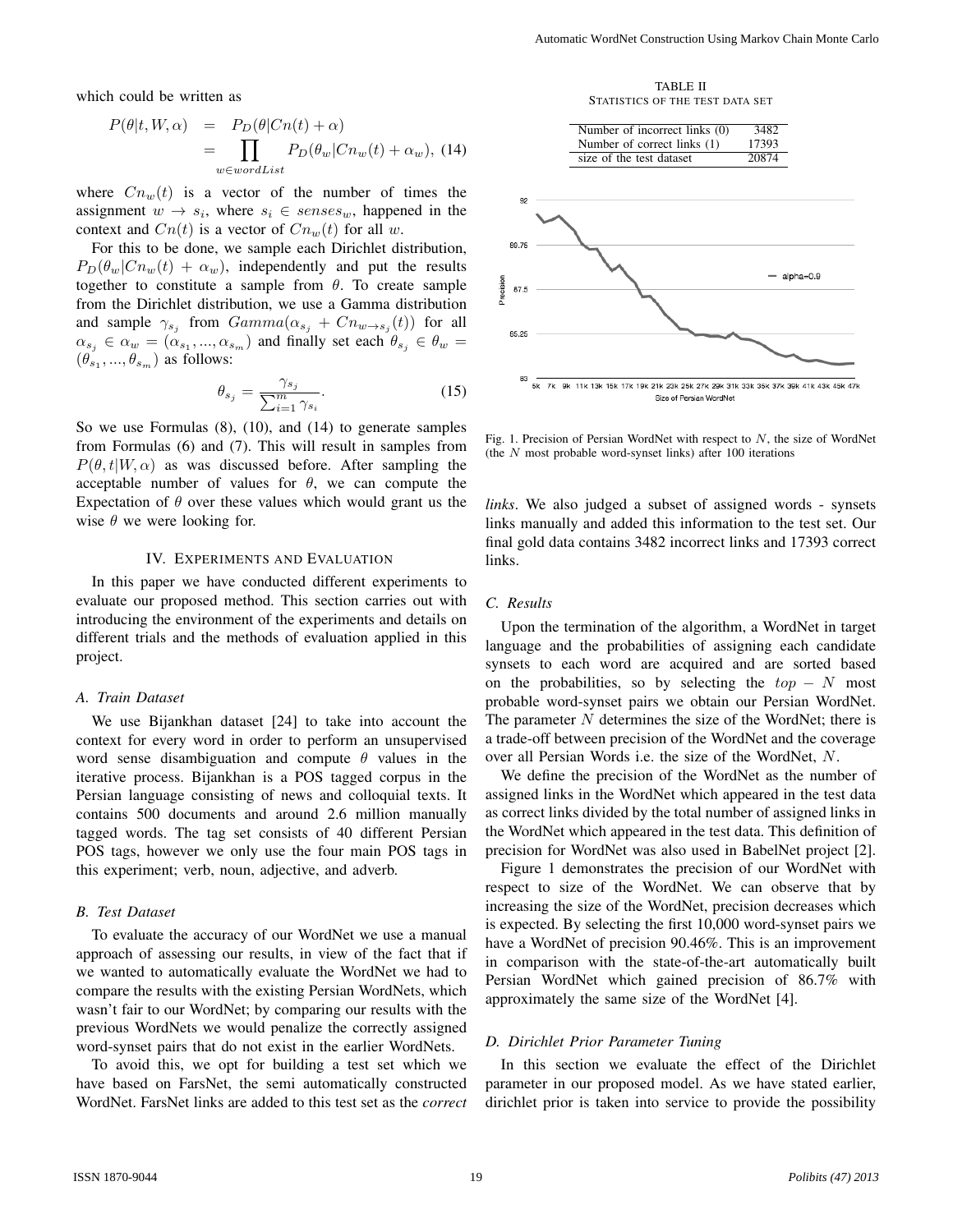

Fig. 2. Precision of Persian WordNet with respect to  $N$ , the size of WordNet after 100 iterations



Fig. 3. Precision of Persian WordNet of size 10,000 with different values of  $\alpha$ 

of incorporating linguistically appropriate priors. According to the discussion, a valid assumption about the distribution of senses of a word is to assume that it is a sparse multinomial distribution.

Dirichlet distribution with parameters smaller than 1 is a natural prior over parameters of a sparse multinomial distribution. So, we assume a K-dimensional Dirichlet distribution over parameters of multinomial distribution with K dimensions. For simplicity, we assume that all dirichlet distributions are symmetric and its parameters are equal to  $\alpha$ . As we prefer sparse multinomial distributions over senses of a word, we set  $\alpha < 1$  for all Dirichlet prior distributions, but we also experiment with some large  $\alpha$ s to observe the differences.

In order to observe the effect of the Dirichlet parameter, Figure 3 presents different values of precision of the WordNet with a fixed size of 10,000 word-sense pairs for different values of  $\alpha$ . We can observe that the precision of the WordNet increases with the increase of the Dirichlet parameter. With optimum value of  $\alpha$ , we obtained a precision of 90.46%.

The precision of the automatically built WordNet in this paper is calculated based on the joined test set containing annotated gold data, FarsNet, and the set of randomly judged words by human experts. N top demonstrates the size of the WordNet, for instance at  $N = 10000$  we are selecting the 10,000 top links of word-sense and regarding them as our WordNet. It is clear that by expanding the size of the WordNet



Fig. 4. Comparison of precision of Persian WordNet with respect to  $N$  for different number of iterations



Fig. 5. Precision of Persian WordNet with respect to  $N$ , the size of WordNet after 500 iterations

and introducing more senses into our selected links we lose precision.

# *E. Number of Iterations*

As stated earlier, the number of iterations of the proposed algorithm has an effect on the final results. In order to observe the effect of number of iterations on the results, we choose the approximate optimum value of 0.9 for  $\alpha$  and present Figure 4. It is clear from this figure that the higher number of iterations acquire roughly the same results as lower number of iterations. The probabilities of the word-sense links are already converged with 100 iterations and we can trust our results with 100 iterations.

This figure shows that even with higher number of iterations we achieve better precision in the first 1000 links, but the value of precision gradually decreases with respect to lower number of iterations, hence, with 100 iterations of the algorithm we achieve better precision after the first 4000 links.

# *F. Coverage of the WordNet*

To evaluate the coverage of our WordNet over all Persian words we perform two types of assessments: Considering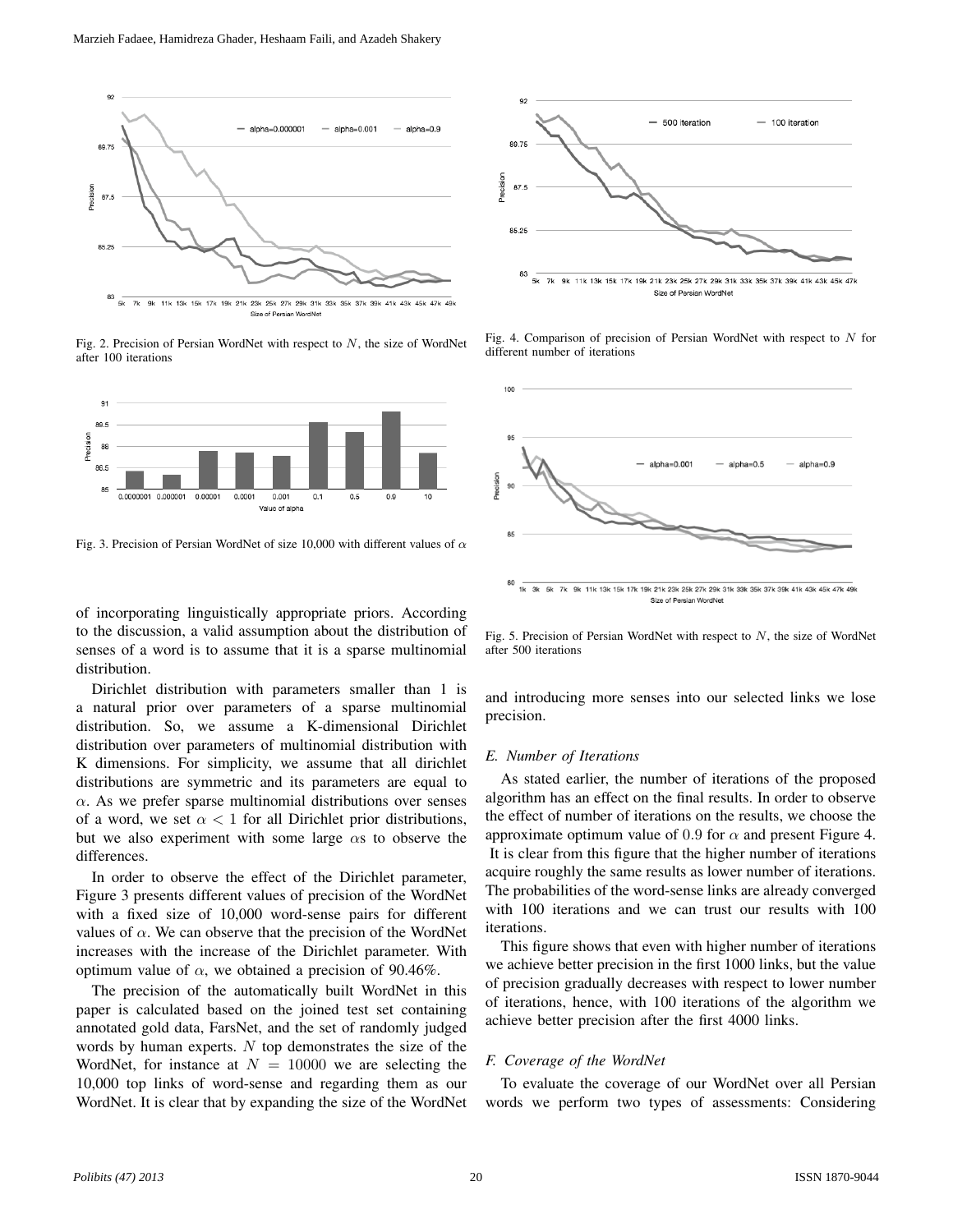all words appearing in a Persian corpus, Bijankhan, as the baseline for Persian words, and analyzing the coverage of our WordNet over FarsNet as the baseline.



Fig. 6. Coverage of FarsNet and our Persian WordNet with respect to  $N$ , the size of WordNet, for  $\alpha = 0.9$  over Persian words that appear in Bijankhan corpus

Figure 6 shows the number of unique words of the corpus, covered by our WordNet and also covered by FarsNet. We can observe that with high precision at the size of 10,000, our method covers a little less than FarsNet, which is a semiautomatically built WordNet.



Fig. 7. Coverage of our Persian WordNet with respect to  $N$  the size of WordNet, for  $\alpha = 0.9$  over FarsNet

The coverage of our WordNet in comparison with FarsNet as the baseline is displayed in Figure 7. In this figure we perceive two types of coverage: word, and word-synset pair. The former testifies to the number of words that both our WordNet and FarsNet have in common, and the latter testifies to the common sense coverage between two WordNets.

Figure 7 illustrates this experiment. We can note that by selecting 10,000 links, we cover 2,357 unique words in FarsNet, and this value only increases slightly by the increase of the size of our WordNet. However, the number of word-sense pairs covered in both FarsNet and our WordNet gradually increases with the increase of the size of our

WordNet, signifying that we are adding new senses to the existing words with increase of the size and including new links.

# V. CONCLUSION

In this paper, we have presented a method for constructing a Persian WordNet automatically. This method, which is based on a Bayesian Inference, uses Gibbs Sampling as a Markov chain Monte Carlo technique in order to estimate the probabilities of senses for each word in Persian. The final WordNet is established by selecting the pairs of word-synsets with highest probabilities. Our experiments show that this WordNet has satisfactory coverage over Persian words and maintains higher precision in comparison with published automatically-built WordNets in Persian. The resulting WordNet is freely released and can be downloaded from our website. $<sup>1</sup>$ </sup>

In this paper, we assumed sparse multinomial distributions over senses of all words and used the same value for the parameters of all Dirichlet priors. In reality, the degree of sparsity of multinomial distributions differs for different words, and we should take this into account when setting parameter values of Dirichlet distributions as priors.

Another proposal for future work is to use variational Bayes as inference method for training the model. This will mitigate the problem of slow convergence of training step, which is the result of using Gibbs sampling as the inference algorithm. This makes the model capable of learning semantic nets with larger amount of words in relatively shorter time.

#### ACKNOWLEDGMENTS

We want to acknowledge the support of Research Institute for ICT. This research was in part supported by a grant from IPM (No. CS1391-4-19).

#### **REFERENCES**

- [1] G. A. Miller, "WordNet: A lexical database for English," *Commun. ACM*, vol. 38, pp. 39–41, November 1995. [Online]. Available: http://doi.acm.org/10.1145/219717.219748
- [2] R. Navigli and S. P. Ponzetto, "BabelNet: Building a very large multilingual semantic network," in *Proceedings of the 48th Annual Meeting of the Association for Computational Linguistics*, Uppsala, Sweden, 2010, pp. 216–225.
- [3] M. Montazery and H. Faili, "Automatic Persian WordNet construction," in *Proceedings of the 23rd International Conference on Computational Linguistics: Posters*, ser. COLING '10. Stroudsburg, PA, USA: Association for Computational Linguistics, 2010, pp. 846–850. [Online]. Available: http://dl.acm.org/citation.cfm?id=1944566.1944663
- [4] ——, "Unsupervised learning for Persian WordNet construction," in *RANLP*, G. Angelova, K. Bontcheva, R. Mitkov, and N. Nicolov, Eds. RANLP 2011 Organising Committee, 2011, pp. 302–308.
- [5] M. Shamsfard, A. Hesabi, H. Fadaei, N. Mansoory, A. Famian, S. Bagherbeigi, E. Fekri, M. Monshizadeh, and M. Assi, "Semi automatic development of FarsNet, the Persian WordNet," in *5th Global WordNet Conference (GWA2010)*, Mumbai, India, 2010.
- [6] P. Vossen, Ed., *EuroWordNet: A multilingual database with lexical semantic networks*. Norwell, MA, USA: Kluwer Academic Publishers, 1998.

<sup>1</sup>*http://ece.ut.ac.ir/nlp*